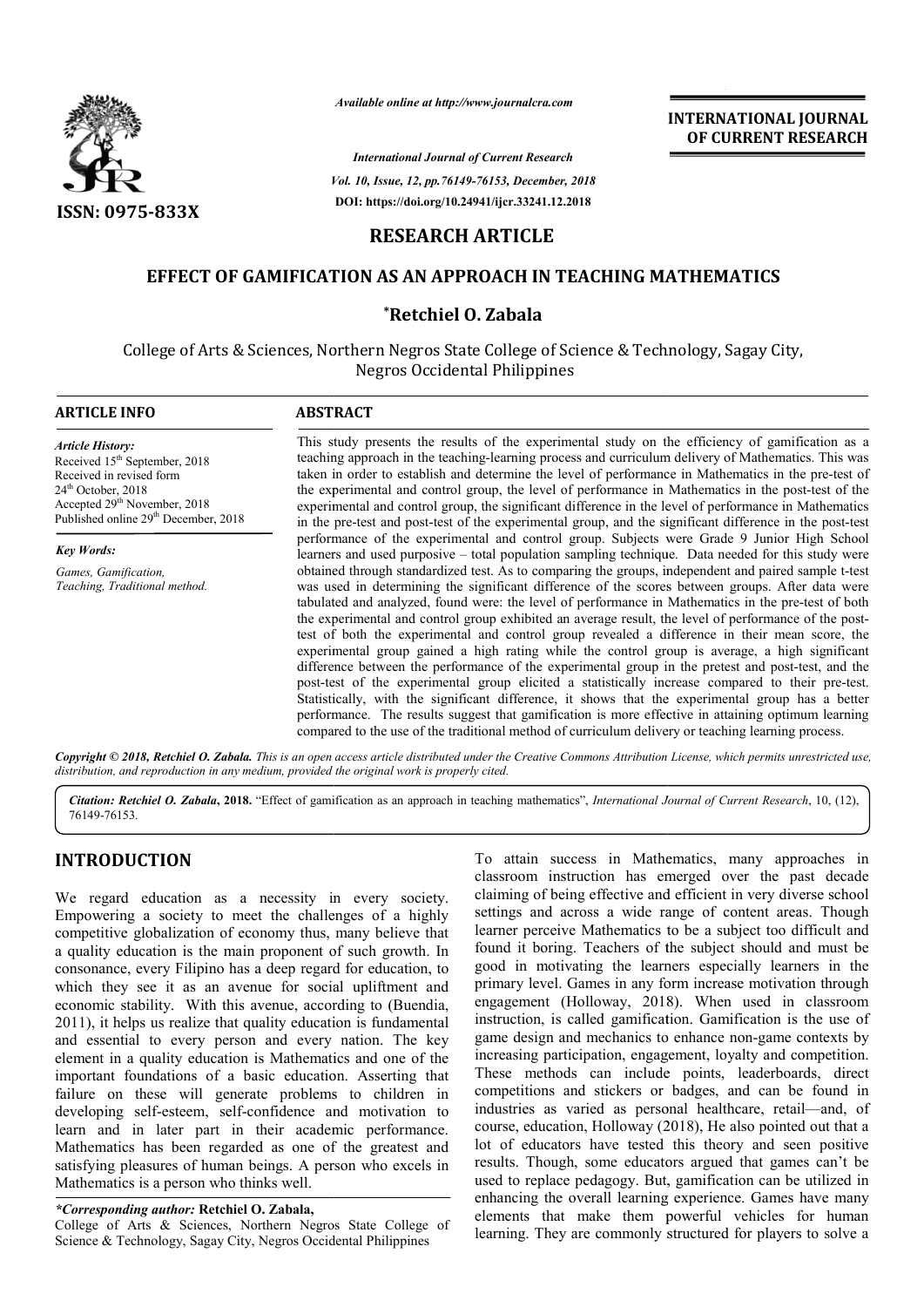problem; an essential skill needed for today and tomorrow. Many games promote communication, cooperation, and even competition amongst players. Some of the most immersive games have a rich narrative that spawn creativity and imagination in its players. Finally, depending on how they are designed, games can both teach and test their players. They are incredible packages of teaching, learning, and assessment (Schaaf & Quinn, 2017). The structural elements of games are also especially suited to serve this current generation of learners. Gamification or gameful design is an approach of adding game elements such as storytelling, problem solving, aesthetics, rules, collaboration, competition, reward systems, feedback, and learning through trial and error into non-game situations has already experienced widespread implementation in such fields as marketing, training, and consumerism with rampant success (Schaaf & Quinn, 2017).

**Theoretical Background:** Recent researches on play cite the work of Piaget, Vygotsky and Bruner. Both Piaget and Vygotsky believed through play children can discover the world, formulate opinions and impart some meaning to their ever-changing view of the world (UK Essays, 2013). Piaget (UK Essays cited Piaget, 2013) believed that children were actively in control of their own learning, with their major task being that to develop an ability to organize their experiences and learn from them, thus enabling children to make sense of the world. Piaget's theory reflects his focus on the intellectual development in children, concentrating on the child's construction of reality rather than on the social context of learning. Piaget perceived play as a method which children use to develop their cognitive abilities and to practice their emerging cultivated capabilities. He also saw play as a child's adaptation to the world around them through application of assimilation. Piaget claimed there are three stages in the development of play; imitative or purposeful play, imaginary play, and play with rules. Vygotsky's (UK Essays cited Vygotsky, 2013) view differed from Piaget about there being stages in play development, however he agreed that play stimulates the development of abstract thought. Vygotsky advocated play based learning, not merely for younger children but those in late childhood too. He argued that through experimental play and experiences children are able to develop vital thinking thought structures. Dewey (UK Essays cited Dewey, 2013) supported this, maintaining that being able to manipulate objects and situations is a significantly more effective teaching and learning method. He refutes methods that rely heavily on content and passive learning, where children are required to memorize information from a book or other source. In the argument of Gardner (UK Essays cited Gardner, 2013), he emphasized that all learners do not learn in the same way, believing formal learning methods do not take into account those who have different learning methods therefore short-changing all but those who happen to match the teaching of the instructor.

### **Objectives of the Study**

This study will test the efficiency of gamification as an approach in teaching Mathematics. Particularly, this study seeks to answer the following questions: (1) what is the level of performance in Mathematics in the pre-test of the experimental and control group? (2) what is the level of performance in Mathematics in the post-test of the experimental and control group? (3) is there a significant difference in the level of performance in Mathematics in the

pre-test and post-test of the experimental group? (4) is there a significant difference in the post-test performance of the experimental and control group?

## **MATERIALS AND METHODS**

**Research Design:** This is an experimental research. Wherein, two groups were used in the experimentation, the experimental group wherein gamification approach was used and the control group wherein traditional method was employed.

Subject and Respondents of the Study: The subject and respondents of this study were Junior High School learners who are in Grade 9.

**Population and Sample Size:** The subject and respondents were equated in a manner wherein each group will have equal number of subject-respondents. The subject and respondents were equated in a manner that each group will have equal number of subject-respondents. It will be in such a way that there were 45 learners in the control group comprising 50% of the total subject and respondents of the study. In the experimental group, there was also 45 learners comprising 50% of the total subject and respondents of the study.

**Sampling Technique:** Purposive – total population sampling technique was used in this study. Then learners who answered completely the pre-test and post-test were taken as respondents of this study.

**Data Gathering Instrument:** To gather data on the effect of gamification as an approach in teaching Mathematics, the following were utilized:

Pre-test was conducted before discussing the topics covering the subject Mathematics. Throughout the experiment, learners' performance and the effectiveness of the strategy used was evaluated. Then, at the end of the treatment, a post-test was administered to both groups. The instruments applied were the learning assessments on Mathematical concepts and skills learned in the topics. Results of pre-test and post-test were assessed, compared and were used as data of this study. In assessing learners' performance in Mathematics, the researcher gave assessment. The learners answered the assessment using a standardized test.

**Validity and Reliability of the Research Instruments:** A twenty-five-item standardized pre-test/post-test was used. A table of specification (TOS) was formulated to test every item in the standardized test in which area of learning competency a specific item belongs, with a given weight in percentage, this will prove the validity and reliability of the research instrument.

**Data Gathering Procedure:** In order to obtain the needed data for this, the following were undertaken. Respondents were selected for the experimental and control groups. Heterogeneous groupings of below average, average, above average and excellent learners were considered using their grades in Mathematics. Respondents were ranked according to the scores obtained in the pre-test. Upon ranking, they were grouped accordingly – odd and even scheme. This to ensure even distributions of respondents. Pre-test was administered to the respondents, one schedule at a time both for the experimental and control group. Actual experimentation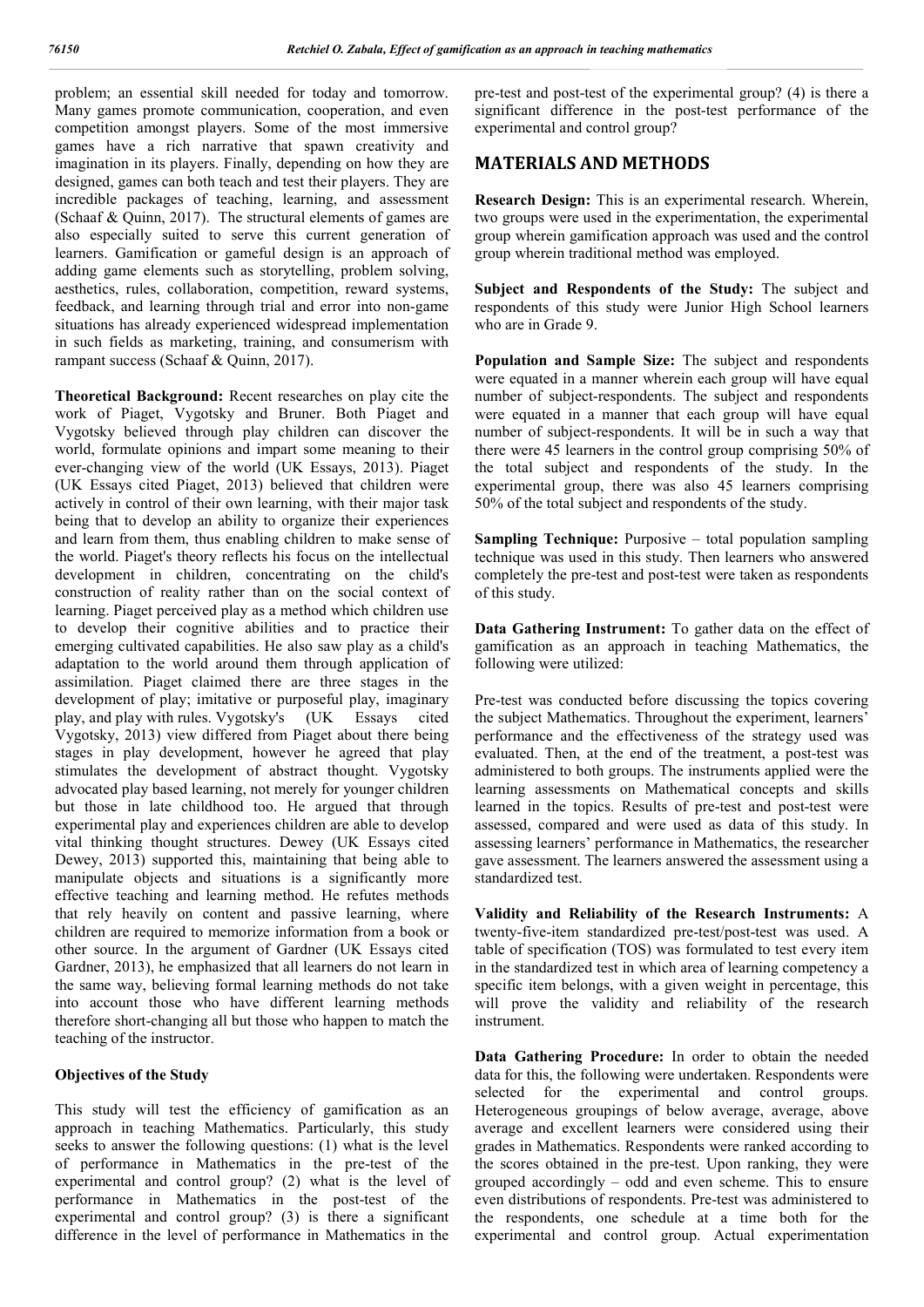followed for both the experimental and control group. Post-test then was administered. After data were gathered, it was tallied and tabulated for statistical treatment, analysis and interpretation.

#### **Data Analyses**

Scores in the pre-test and post-test, the mean and the simple percentage was computed both for the experimental and control group. To answer problems 1 and 2 which seeks to determine the pre-test and post-test performance of both the control group and experimental group in Mathematics using gamification and discussion method, Mean was used. Responses to the 50-item pre-test/post-test were given one point to every correct answer and their total scores in these tests were used to determine the significant difference between the two groups. Range of scores were interpreted and its interpretations was based on the new grading system of the Department of Education (DO 8, s 2015), Policy Guidelines on Assessment for the K to 12 Basic Education Program. In determining the significant difference in: (1) the level of performance in Mathematics in the pre-test and post-test of the experimental group, paired sample t-test was used, and (2) the post-test performance of the experimental and control group, independent sample t-test was used.

## **RESULTS AND DISCUSSION**

The respondents were grouped into two groups equally distributed into two group. The control and experimental groups were both given pre-test to determine the level of their performance in Mathematics before the intervention. The control group then was exposed to the traditional, lecture– discussion, method of instruction while the experimental group was exposed to gamification.

At the culmination of the experiment, the data gathered were compared in order to determine if there exists a significant difference in the level of performance in the pre-test and posttest in Mathematics of both the control and experimental groups.

The interpretation of the mean was based on the scale presented below:

| Scale           | <b>Descriptor</b> |
|-----------------|-------------------|
| 9.79<br>$1.0 -$ | Very Low          |
| $9.8 - 19.59$   | Low               |
| $19.6 - 29.39$  | Average           |
| $30.4 - 39.19$  | High              |
| $40.2 - 50.00$  | Very High         |

The data gathered are presented, analyzed and interpreted in the following order.

*Level of Performance in Mathematics in the Pre-Test of the Experimental and Control Group: One of the objective of the study is to establish if there is significant difference between the level of performance in Mathematics in the pre-test of the experimental and control group.*

Table 1 answers the first question of the study that explain the level of performance in Mathematics in the pre-test of the experimental and control group. A mean score of 21.4222 and standard deviation of 3.73855 with a variance of 13.977 was exhibited by the experimental group. The control group has a mean score of 22.1778 and standard deviation of 8.53678 with

a variance of 72.877. Overall, based on the test results, the performance of the learners in the pre-test can be interpreted as average.

**Level of Performance in Mathematics in the Post-Test of the Experimental and Control Group:** Another objective of the study was to point out the level of performance in Mathematics in the post-test of the experimental and control group.

**Table 1. Comparison of the Pre-Test of the Experimental and Control Group**

|                                              | N        | Mean    | Std. Deviation | Variance |
|----------------------------------------------|----------|---------|----------------|----------|
| Experimental Group<br>Pre-Test               |          | 21.4222 | 3.73855        | 13.977   |
| Control Group Pre-Test<br>Valid N (listwise) | 45<br>45 | 22.1778 | 8.53679        | 72.877   |

**Table 2. Comparison of the Post-Test of the Experimental and Control Group**

|                                     | N  | Mean    | Std.<br>Deviation | Variance |
|-------------------------------------|----|---------|-------------------|----------|
| <b>Experimental Group Post-Test</b> | 45 | 41.4222 | 8.18116           | 66.931   |
| Control Group Post-Test             | 45 | 25.8444 | 5.92.742          | 35.134   |
| Valid N (listwise)                  | 45 |         |                   |          |

As presented in the table above, it answers the second question of the study that explains the level of performance in Mathematics in the post-test of the experimental and control group. A mean score of 41.4222 and standard deviation of 8.18116 with a variance of 66.931 was exhibited by the experimental group. This can be construed that the experimental group gained a very high rating. Conforming to Shiota (2016), in his conclusion that the gate for teaching and evaluation methods that incorporate the application of gamification concepts is open as learners are more likely to feel the connection between the subject and society. It will also increase learner motivation and interest. As found by Umek and Musek (UK Essays cited Umek and Musek, 2013), gamification, when properly structured, play can enable teachers to see learnerls demonstrating their understanding of a subject, thus making it a method of effective assessment. They argue that children can achieve higher levels of individual cognitive functions (conservation, one-to-one correspondence, decentration) in their symbolic play than they demonstrate when the same mental operations are tested and measured in formal, non-play, situations (UK Essays cited Umek and Musek, 2013). The control group has a mean score of 25.8444 and standard deviation of 5.92742 with a variance of 35.134. It is indicative that the mean obtained by the control group in the post-test is average.

*Comparison on the Level of Performance in Mathematics in the Post-Test and Pre-Test of the Experimental Groups: One of the main objective of the study was to ascertain if the level of performance in Mathematics of the experimental group differ significantly. As presented in Table 3 below.*

As shown on Table 3, the post-test of the experimental group elicited an increase of 20 (95% CI, 17.7 to 22.2) compared to the pre-test of the same group. Post-test scores of the experimental group elicited a statistically significant increase compared to the pre-test scores of the same group,  $t(44)$  = 17.65, p<.0005.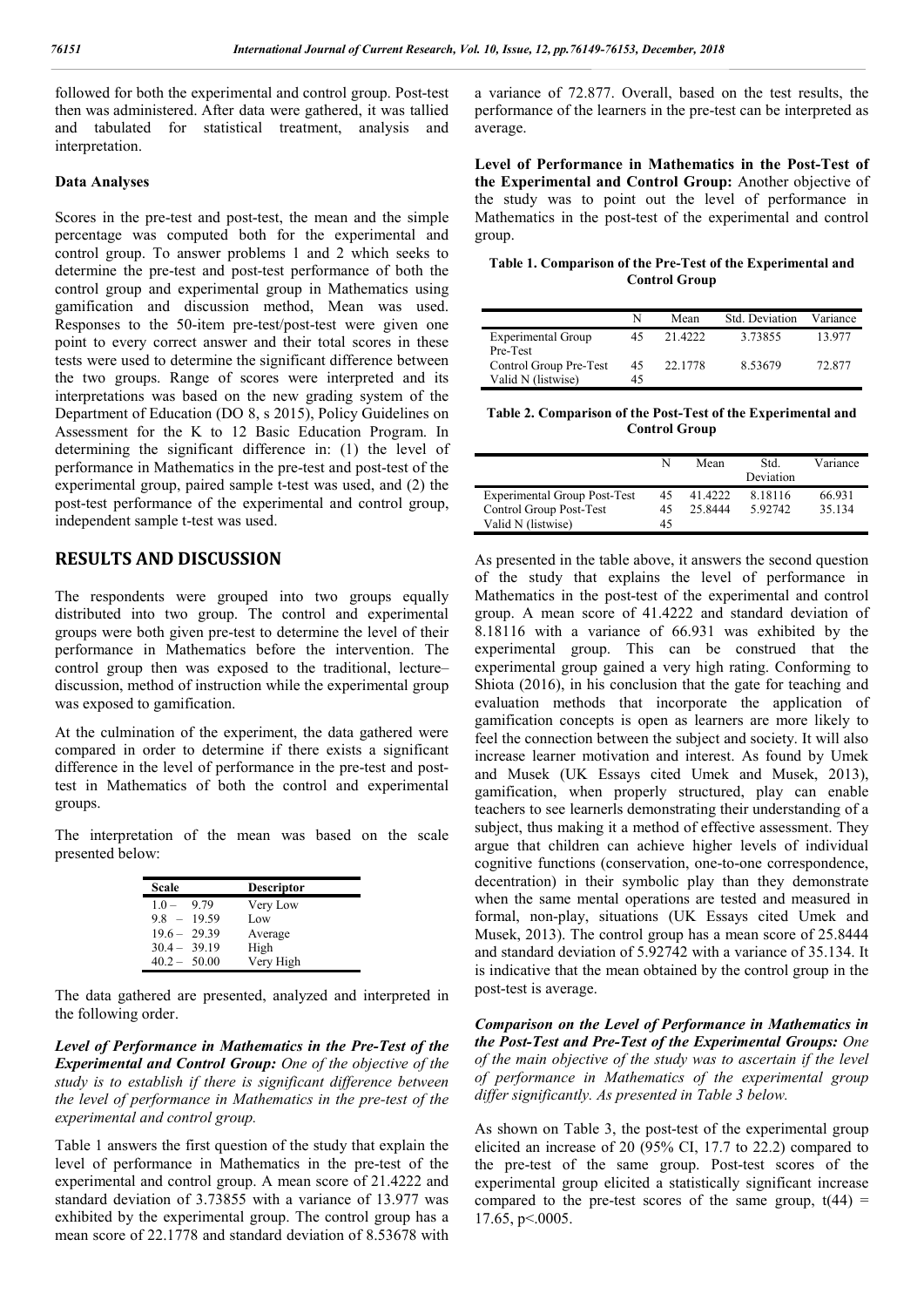| Table 3. Comparison of the Post-Test and Pre-Test of Experimental Groups |  |
|--------------------------------------------------------------------------|--|
|--------------------------------------------------------------------------|--|

|                                    | Paired Differences |           |                    |                                              |      |       | df | Sig. (2-tailed) |
|------------------------------------|--------------------|-----------|--------------------|----------------------------------------------|------|-------|----|-----------------|
|                                    | Mean               | <b>SD</b> | Std. Error<br>Mean | 95% Confidence Interval<br>of the Difference |      |       |    |                 |
|                                    |                    |           |                    | LOW                                          | Up   |       |    |                 |
| Experimental Group Post-Test –     | 20.0               | 7.60      | 1.13               | 17.7                                         | 22.2 | 17.65 | 44 | .000            |
| <b>Experimental Group Pre-Test</b> |                    |           |                    |                                              |      |       |    |                 |

**Table 4. Comparison of the Post-Test Performance of the Experimental and Control Group**

|               |                                   | Levene's Test for<br><b>Equality of Variances</b> |      |           |        | t-test for Equality of Means |                    |                          |                                              |           |
|---------------|-----------------------------------|---------------------------------------------------|------|-----------|--------|------------------------------|--------------------|--------------------------|----------------------------------------------|-----------|
|               |                                   | F                                                 | Sig. |           | df     | $Sig. (2-$<br>tailed)        | Mean<br>Difference | Std. Error<br>Difference | 95% Confidence Interval of<br>the Difference |           |
|               |                                   |                                                   |      |           |        |                              |                    |                          | Lower                                        | Upper     |
| Post-<br>Test | Equal<br>variances<br>assumed     | 3.460                                             | .066 | $-10.344$ | 88     | .000                         | $-15.578$          | 1.50603                  | $-18.571$                                    | $-12.585$ |
|               | Equal<br>variances<br>not assumed |                                                   |      | $-10.344$ | 80.215 | .000                         | $-15.578$          | 1.50603                  | $-18.575$                                    | $-12.581$ |

Thus, the statistical result conforms to Mornar, et al (2017) in their research on gamified math lessons for lower primary school learners arrived on a conclusion that gamification improved motivation and learner interest in the digital math lesson caused the increase of the number of tasks that learners managed to solve in the observed 15-minute sessions. Since there were negative points for wrong answers, learners thrived to solve tasks as both accurately and quickly as possible.

### *Comparison of the Post-Test Performance in Mathematics of the Experimental and Control Group*

The ultimate objective of the study is to establish if there exist a significant difference between the performance of the control and experimental group at the culmination of the study. As shown in Table 4 above. Table 4 presents the comparison of mean gains of the post-test of the control and experimental group. There is a significant difference in the post-test of the control group and experimental group, control group (25.84,  $\pm$ 5.93) and experimental group (41.42,  $\pm$ 8.18), t(88)=10.344, p=0.000. Based on the result, statistically there is a significant difference in the post-test mean score between the control group and experimental group. With the significant difference, it shows that the experimental group have a better performance in the post-test.

#### **The result conforms to the theory of Piaget**

Piaget (UK Essays cited Piaget, 2013) believed that children were actively in control of their own learning, with their major task being that to develop an ability to organize their experiences and learn from them, thus enabling children to make sense of the world. Piaget's theory reflects his focus on the intellectual development in children, concentrating on the child's construction of reality rather than on the social context of learning (UK Essays cited Piaget, 2013). Piaget perceived play as a method which children use to develop their cognitive abilities and to practice their emerging cultivated capabilities. He also saw play as a child's adaptation to the world around them through application of assimilation. Piaget claimed there are three stages in the development of play; imitative or purposeful play, imaginary play, and play with rules (UK Essays cited Piaget, 2013). Vygotsky's (UK Essays cited Vygotsky, 2013) view differed from Piaget about there being stages in play development, however he agreed that play stimulates the development of abstract thought.

Vygotsky advocated play based learning, not merely for younger children but those in late childhood too. He argued that through experimental play and experiences children are able to develop vital thinking thought structures. Dewey (UK Essays cited Dewey, 2013) supported this, maintaining that being able to manipulate objects and situations is a significantly more effective teaching and learning method. He refutes methods that rely heavily on content and passive learning, where children are required to memorize information from a book or other source. In the argument of Gardner (UK Essays cited Gardner, 2013), he emphasized that all learners do not learn in the same way, believing formal learning methods do not take into account those who have different learning methods therefore short-changing all but those who happen to match the teaching of the instructor.

### *CONCLUSION AND RECOMMENDATION*

#### *Summary of Findings*

The level of performance in Mathematics in the pre-test of the experimental and control group exhibited that both have an average result based on their mean score. The level of performance of the post-test of the experimental and control group revealed a difference in their mean score, the experimental group gained a high rating while the control group is average. A high significant difference between the performance of the experimental group in the pretest and posttest. The post-test of the experimental group elicited a statistically increase compared to their pre-test.

Statistically there is a significant difference in the post-test mean score between the control group and experimental group. With the significant difference, it shows that the experimental group having a better performance.

#### **Conclusion**

Based on the foregoing findings, it can be concluded that gamification as an approach enable teachers to see learners demonstrate understanding of Mathematics then learners can achieve higher level of cognitive function.

#### **Recommendations**

Teachers are encouraged to use gamification as an approach in teaching Mathematics.